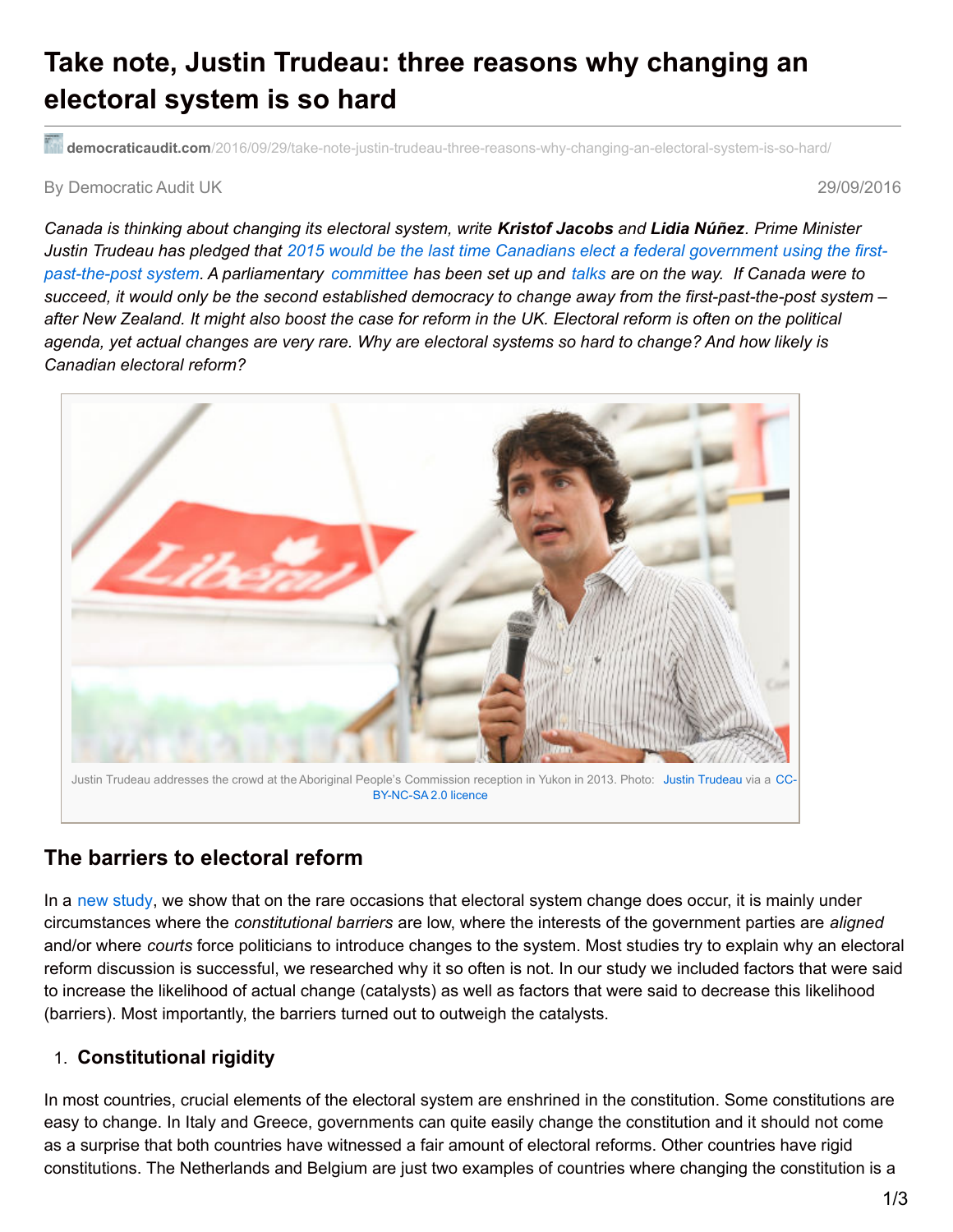painstaking affair. On average, the harder it is to change the constitution, the less likely is electoral reform. And in most countries, the constitution is hard to change.

## 2. **The interests of the parties in government must align**

Typically there is always something to win for bigger parties by changing the electoral system (e.g. changing the electoral boundaries or introducing an electoral threshold). But to garner enough support for an electoral system change, each of the reformers must agree on the general direction of that change.

Incumbent government parties typically have different incentives compared to non-incumbent government parties. The former are winning the game, the latter are losing a game that they were previously winning. Both may want electoral system change. When all the incumbents get re-elected, they may want to further consolidate their position and make future losses less likely. In the case of full alternation, all the government parties are non-incumbents. They are typically united in their quest to make sure that the electoral system no longer puts them at a disadvantage.

The likelihood of electoral reform is the lowest when *both* types of parties – incumbents and non-incumbents – are in the same government. In that sense, the [Cameron](http://www.bbc.co.uk/news/uk-politics-13297573) I electoral reform agenda was doomed from the beginning. The Liberal Democrats clearly wanted to change the first-past-the-post system radically, but the compromise to hold a referendum on a merely slightly less majoritarian Alternative Vote system was too lukewarm a compromise to ignite anyone's passion, let alone that of the electorate. Other examples are the Austrian Schüssel I government (2000- 2002) and the Dutch Balkenende II government (2003-2005).

## 3. **Lack of judicial review**

The presence of a Constitutional Court (or a court with similar powers) also matters. A court can have a direct impact by demanding or triggering electoral reforms. It can also have an indirect impact by legitimising the position of parties who want to reform the system (and undermining arguments made by its opponents).

Italy and Germany are the main examples here. The Italian court has been crucial in allowing referendums in the 1990s (indirect impact) and scrapped the majority bonus of the then electoral system in 2013 (direct impact). Similarly, the German court played an indirect role in the 1990s by legitimising reforms of the German electoral threshold and demanding a solution to the German problem of surplus seats in 2008.

However, such an active Constitutional Court is relatively rare. Countries without such a court – such as the UK – are therefore less likely to see electoral system changes.

## **The likelihood of Canadian reform**